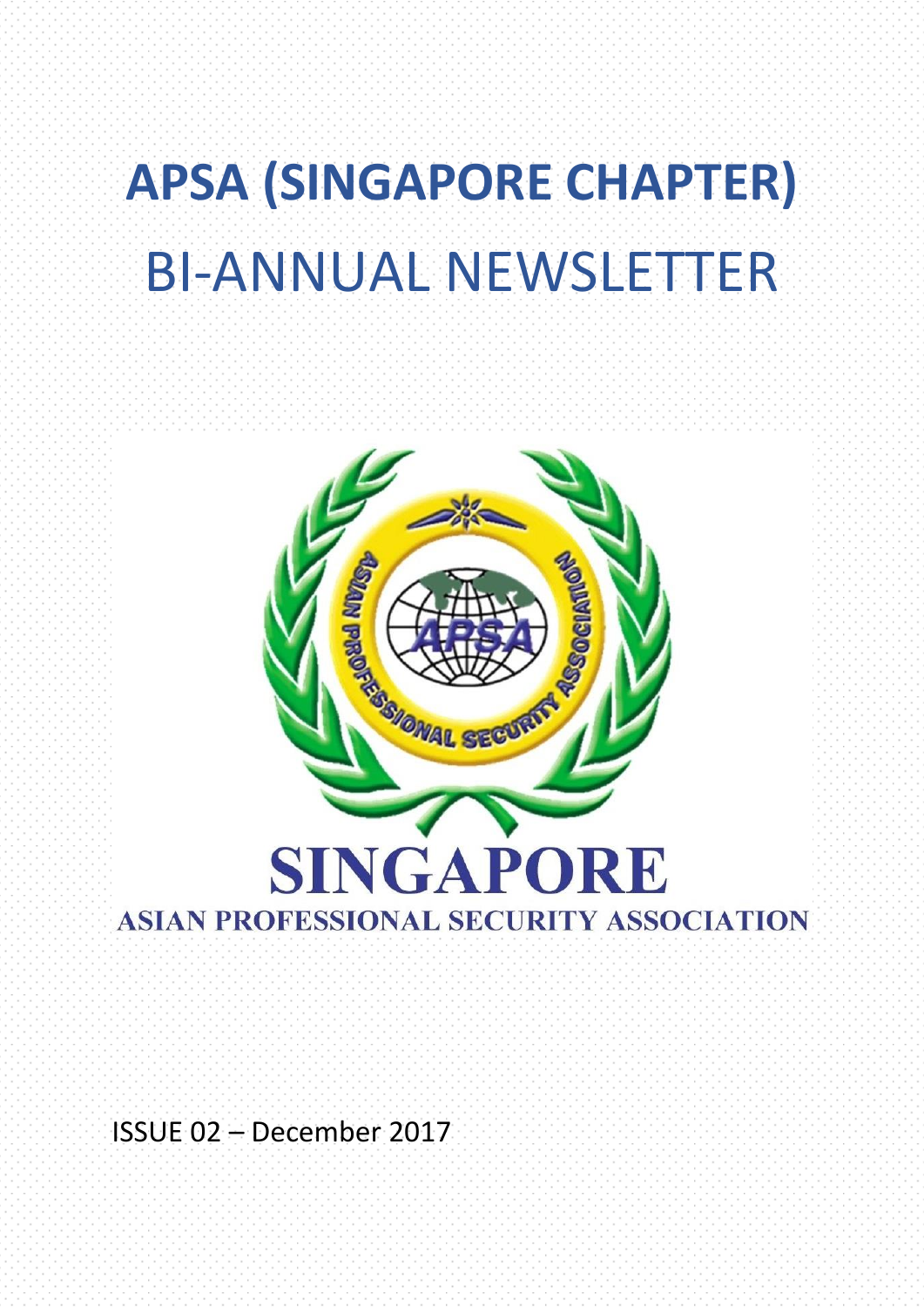

## **PRESIDENT'S NEW YEAR MESSAGE**

Dear Esteemed Members,

As 2017 ends, it is time to reflect on 2017 and welcome 2018.

This year has been yet again a very successful year for the association with more new members coming on board, expansion of our International Chapter network to Asia-Pacific regions. The world around us is changing rapidly including economies, industries and societies. This will also have an impact on the security industry. Technology trends like Cloud Computing, IoT (Internet of Things), Big Data, Mobility and others will not only have a profound impact on how technology is being used in our daily lives but also demand more and more from security industries. Therefore, training will therefore remain very relevant as the need for knowledge and competencies continues to increase. Training delivery related models will need to grow and expand with the ever-increasing demand in training volume, complexity and flexibility requirements. APSA (S) has many very exciting plans lined up for 2018. Do keep an eye on us as we will be making the various announcements throughout the year.

It may sound like a very big challenge indeed. But, with imagination, vision and determination, it can and will happen.

I would personally like to thank all our valued members and partners for their continuous support and dedication - we couldn't have been where we are now without such a tremendous level of endorsement from all of you. I also would like to thank my committee at APSA (S) for all the hard work and incredible levels of enthusiasm ensuring that our memberss and partners get the best from us.

Wishing everybody a peaceful holiday season and a happy, healthy and successful 2018.

Yours Sincere Dennis Lim President APSA (S)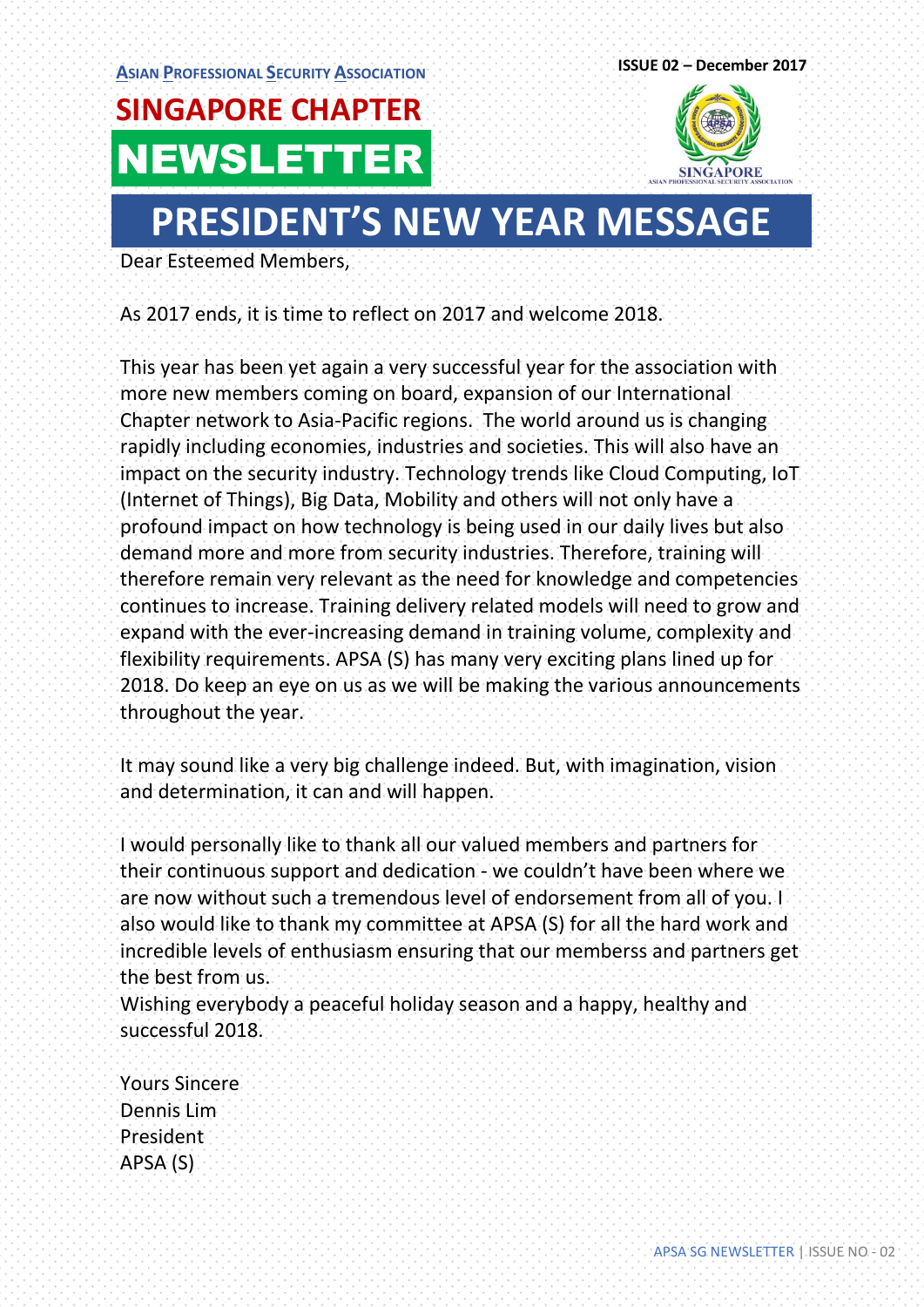

## **APSA SG 2017 AGM A SUCCESS!**



APSA Singapore would like to thank all attendees for the AGM at the Qian Xi Restaurant at the Civil Service Club and express our sincere thanks to our sponsor, CEO of Leacov, Mr Simon Ng.



The feedback from attendees showed that the event was a resounding success. We certainly look forward to holding more such informative events in 2018.



Prior to the meeting, attendees were treated to a sumptuous spread and an introduction to Leacov's Virtual Reality learning where a few participants immersed themselves in a simulated environment to enhance their learning experience.

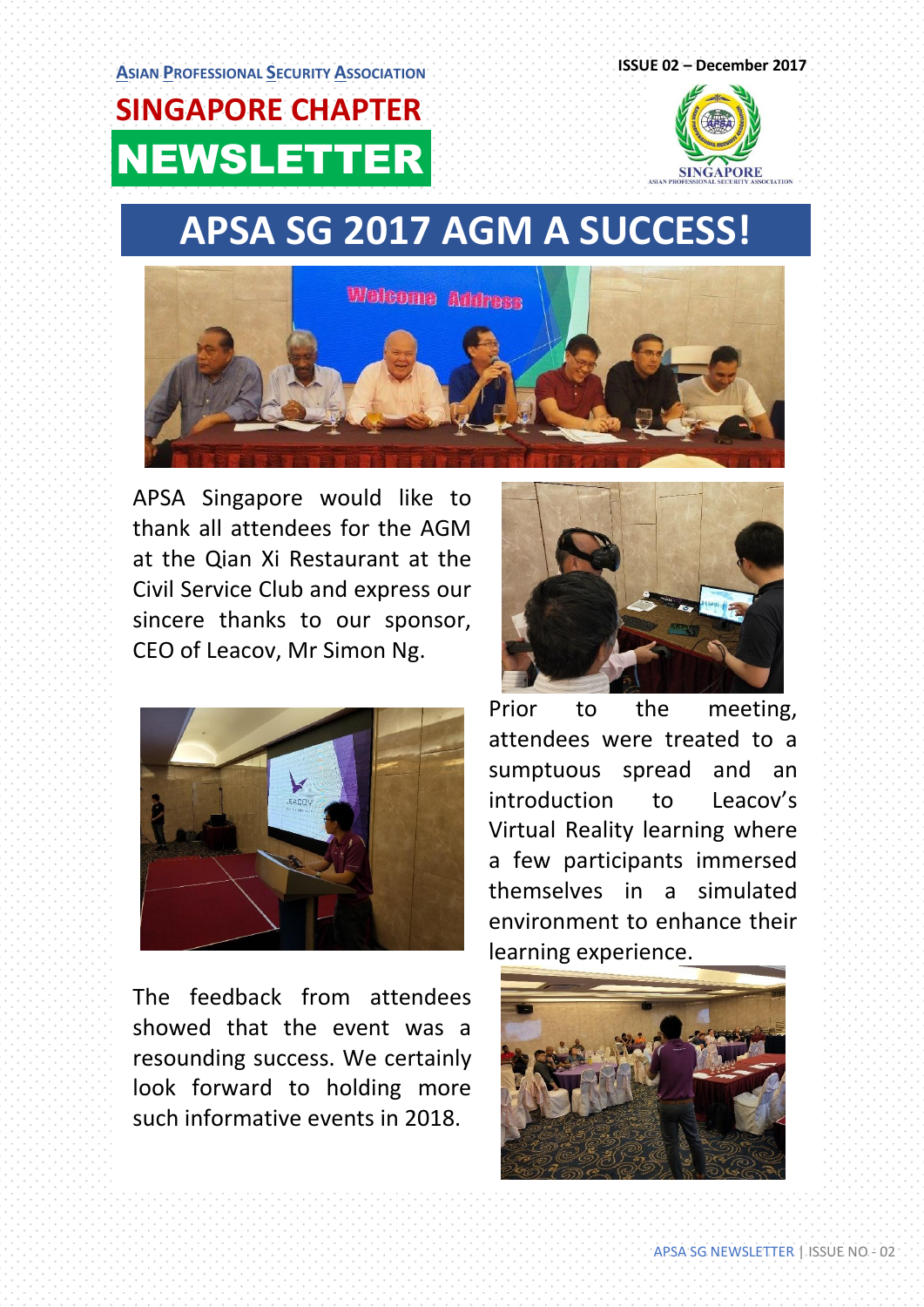

# **Infrastructure Protection Act**

The IPA bill was first read in parliament on the 11<sup>th</sup> of September 2017. This could mean good news for us in the security industry. The Bill will:

- Require selected new buildings in Singapore to integrate security measures within their design before they are built, and selected existing buildings to do so when they are about to be renovated;
- Allow MHA to direct selected buildings to put in place security measures to protect against terrorist attacks; and
- Provide security personnel of sensitive installations with powers to deal with threats to the installation.

The Bill will allow MHA to designate selected new buildings as 'Special Developments', and selected existing buildings as 'Special Infrastructures'. These buildings will need to address security risks as part of the building's design before they are built or when they are about to be renovated. MHA's approval of the security plans for the buildings will need to be obtained before construction or renovation can commence. This requirement may apply to critical infrastructure providing essential services, and iconic or large commercial developments.